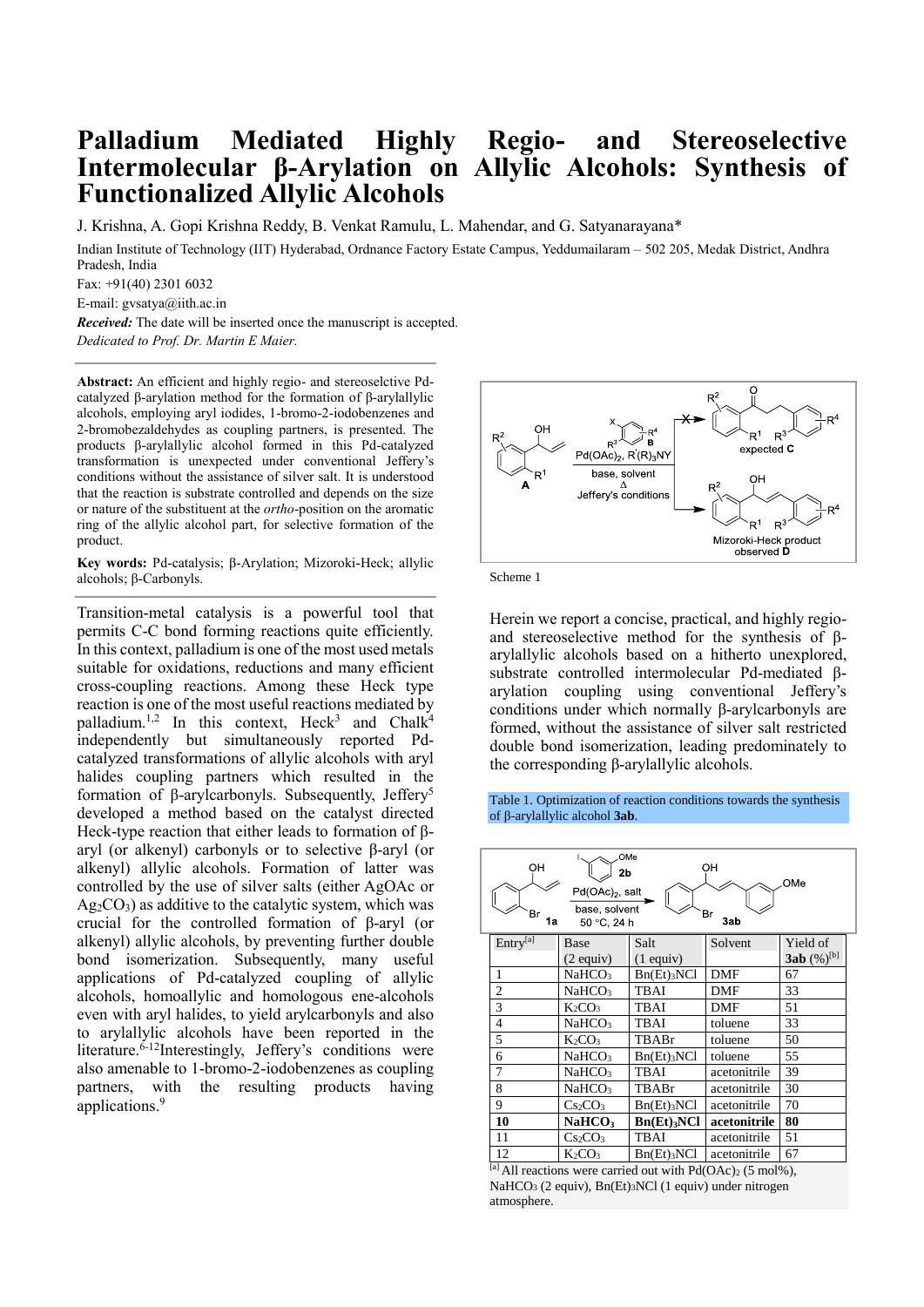[b] Isolated yields of chromatographically pure products; for compounds **3** the first letter refers to the allylic alcohol part (**1a**) whereas the second letter indicates the aromatic ring coming from the aryl iodide **2b**.

In the course of our investigations on Pd-catalysis for the synthesis of dihydrochalocones, we envisioned the Pd-catalyzed Jeffery's conditions would be ideally suited for the formation of desired dihydrochalcone **C** using allylic alcohol **A** and arylhalide **B** as coupling partners.







[a] Isolated yields of pure chromatographically products; for compounds **3** the first letter refers to the allylic alcohol part (**1a**-**1c**) whereas the second letter indicates the aromatic ring coming from the aryl iodides **2a**-**2d**.

Much to our surprise, under Jeffery's conditions, the only product isolated, was the β-arylallylic alcohol **D** (Scheme 1), even though, recently Heck-type bond isomerization was reported on substrates without *ortho*-substituents on the aromatic ring of the allylic alcohol, by which β-arylcarbonyls were yielded.<sup>13</sup> We presumed that the substituent present at the *ortho*position to the aromatic ring is crucial to make the entire aryl moiety bulky enough to restrict the rotation around the C−C bond of the PdCH−CH(OH)Ar intermediate, thus suppressing the enol formation, which ultimately would lead to the β-arylallylic alcohol. To understand well the scope and limitations of the method and to explore further whether it is specific to our substrate, we attempted to optimize the reaction conditions. Thus, the desired allylic alcohols **1** were easily prepared in excellent yields, from *ortho*substituted-benzaldehydes (see supporting information) using vinylmagnesium bromide.

To further understand the factors that control the formation of the β-arylallylic alcohol and to delineate the scope of the observed transformation we tried to optimize reaction conditions for coupling of various substrates.

With the allylic alcohol **1a** in hand, we studied the key Pd-mediated coupling with aryl iodide **2b**, under conventional Jeffery's conditions [Pd(OAc)2, Bn(Et)<sub>3</sub>NCl, NaHCO<sub>3</sub>, DMF, 50  $^{\circ}$ C, 24 h], furnishing the β-arylallylic alcohol **3ab**, in good yield 67% (entry 1, Table 1),while reaction with TBAI in place of Bn(Et)3NCl,furnished the product with inferior yield 33% (entry 2, Table 1). Switching the base to  $K_2CO_3$  in presence of TBAI furnished the product **3ab** in moderate yield 51% (entry 3, Table 1). Changing the solvent to toluene and bases to either NaHCO<sub>3</sub> or K2CO<sup>3</sup> furnished the product **3ab** in poor to moderate yields (entries 4, 5, and 6, Table 1). Change of solvent to acetonitrile and use of quaternary ammonium salts such as TBAI or TBAB, gave lower yields (entries 7 and 8, Table 1). The reaction with  $Cs<sub>2</sub>CO<sub>3</sub>/TBAI$  and K2CO3/Bn(Et)3NCl furnished the product **3ab** with improved yields of 51% and 67%, respectively (entries 11 and 12, Table 1). The combination of  $Cs<sub>2</sub>CO<sub>3</sub>$  and  $Bn(Et)$ <sub>3</sub>NCl in acetonitrile further improved yield (70%) of the product **3ab** (entry 9, Table 1). Finally, just changing the solvent from DMF to acetonitrile and keeping all other parameters constant, was found to be the best optimized condition and furnished the product **3ab** with a yield of 80% (entry 10, Table 1). Interestingly, when these optimized conditions were used in the microwave assisted (closed vessel, power: 250 W, temperature: 50 °C, time: 90 min.) reaction, the olefin **1a** was smoothly transformed to same product **3ab** in comparable yields.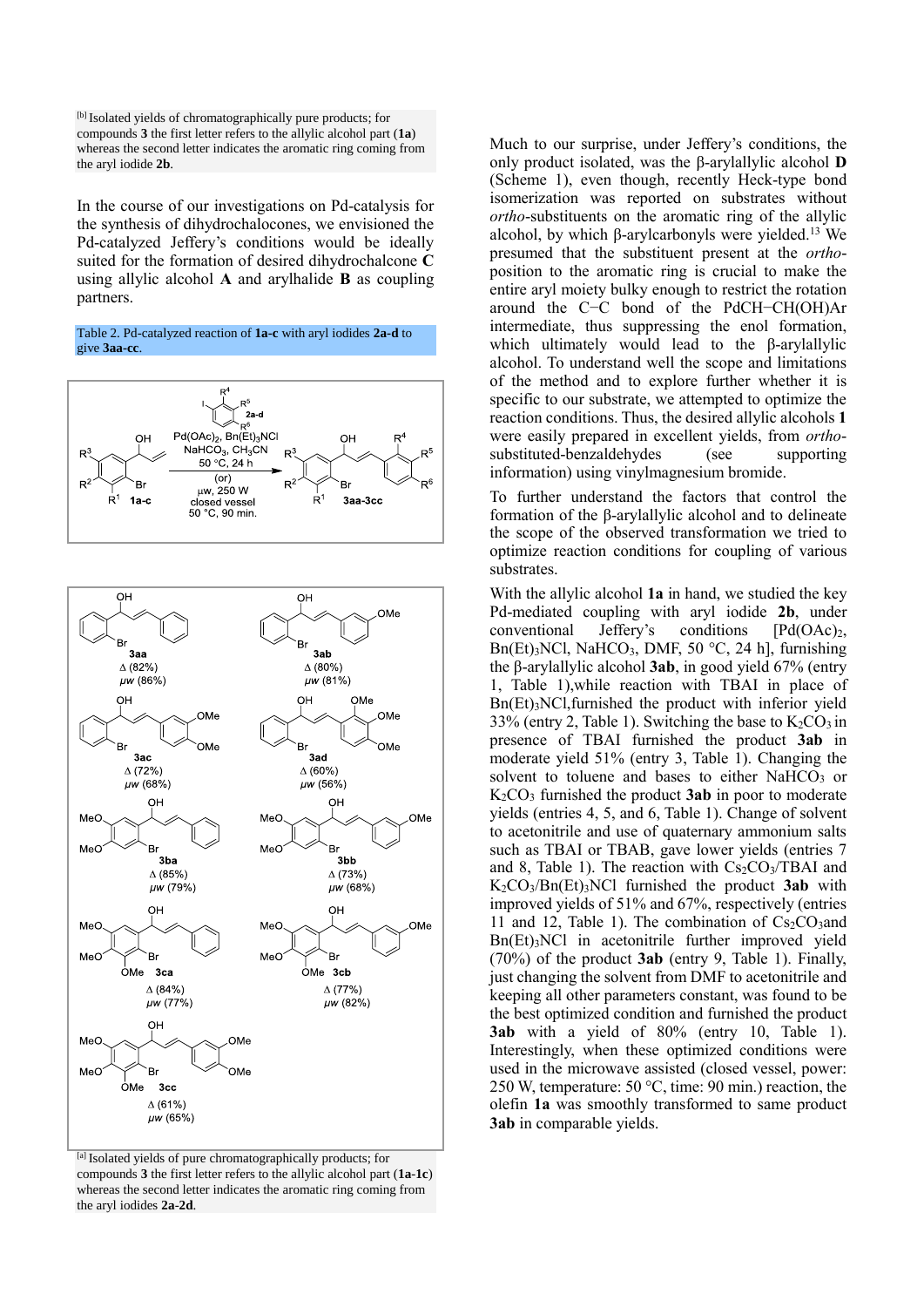

Table 3. Pd-catalyzed reaction of **1a-c** with bromo-iodobenzenes

[a] Isolated yields of chromatographically pure products; for compounds **3** the first letter refers to the allylic alcohol part (**1a-1c**) whereas the second letter indicates the aromatic ring coming from the aryl halides **2e-2g**.

After optimizing the reaction conditions, the generality of the reaction was established by Pd-catalyzed reaction of allylic alcohols **1a**-**c** with aryl iodides **2a-d** to give the β-arylallylic alcohols **3aa**-**3cc**, using both conventional and microwave conditions, and the results are summarised in Table 2.

After successful accomplishment of β-arylallylic alcohols **3aa**-**3cc**, we turned our attention to check the scope and limitation of the method. Hence, Pd-catalysis with 1-bromo-2-iodobenzenes **2e-f** on allylic alcohols **1a-c** was also investigated.

In general, the results were quite consistent as to those observed in the case of aryl iodides **2a-d**, and furnished the products **3ae-cf** in good yields. The only exception was in the case of 2-bromo-1-iodo-4-methoxybenzene **2f** where the product was formed in poor yields (Table 3). Furthermore, to study the generality of this method, the reaction of **1a-c** with 2-bromobenzaldehyde **2g** as coupling partner was also carried out. Gratifyingly, under optimized conditions the corresponding products **3ag-cg** were obtained in good yields (Table 3). The unusual chemoselectivity in these cases can be attributed the electron withdrawing nature of the aldehyde moiety of 2-bromobenzaldehyde **2g** which makes the aromatic ring more reactive towards the Pdcatalyst, for formation of aryl-palladium inserted intermediate. Finally, we studied substrates with *ortho*methyl and *ortho*-methoxyl groups in place of bromine atom on aromatic ring of the allylicalcohol **1**. Even in these cases the alcohol products **3da-ef** were obtained as the major products along with the ketones **4da-ff**. The formation of the ketones **4da-ef** is perhaps, due to the smaller size of these *ortho*-substituents when compared to that of bromine (Table 4). The high selectivity for the formation of allylic alcohols **3** in case of *ortho*-bromosubstituent over methoxy and methyl substituents can be renationalized based on bond length and polarization effects. Presumably, because of longer C-Br bond length  $(1.94 \text{ Å})$  than C-C  $(1.54 \text{ Å})$  and C-O (1.43 Å) bond lengths, bromine resides little away from aromatic ring and closure to Pd-species at C-2, as a result might exert more steric hindrance and hence restrict the rotation about  $C_1-C_2$  bond (Scheme 2) or due to it's high electron polarizability and ligation ability, can complex with Pd-species at C-2 carbon and could restrict the rotation and therefore affords the allylic alcohol **3** as a major product.

A possible mechanistic path can be reasoned as shown in Scheme 2. It appears that the addition of the initially formed aryl palladium species **E** to the double bond of the allylic alcohol **A** gives both the *syn*- (**F**) and *anti*intermediates (**G**) with respect to the hydroxyl function. Even though, *syn*-β-hydride-PdX elimination in the case of intermediate **G** seems possible, this process might be restricted due to the bulky nature of the benzylic alcohol part. In addition  $C_1-C_2$  bond rotation could be restricted in the right half of both intermediates **F** and **G**, respectively. Now, the possible rotation of 120 $^{\circ}$  around C<sub>2</sub>−C<sub>3</sub> bond of the left hand part of the intermediates **F** and **G**, towards the direction of minimal eclipsed interaction leads to the formation of intermediates **H** and **I**, respectively. Finally, *syn*-βhydride-PdX elimination from both **H** and **I** yields the same allylic alcohol as product **D** (ca. Scheme 1) and completes the catalytic cycle.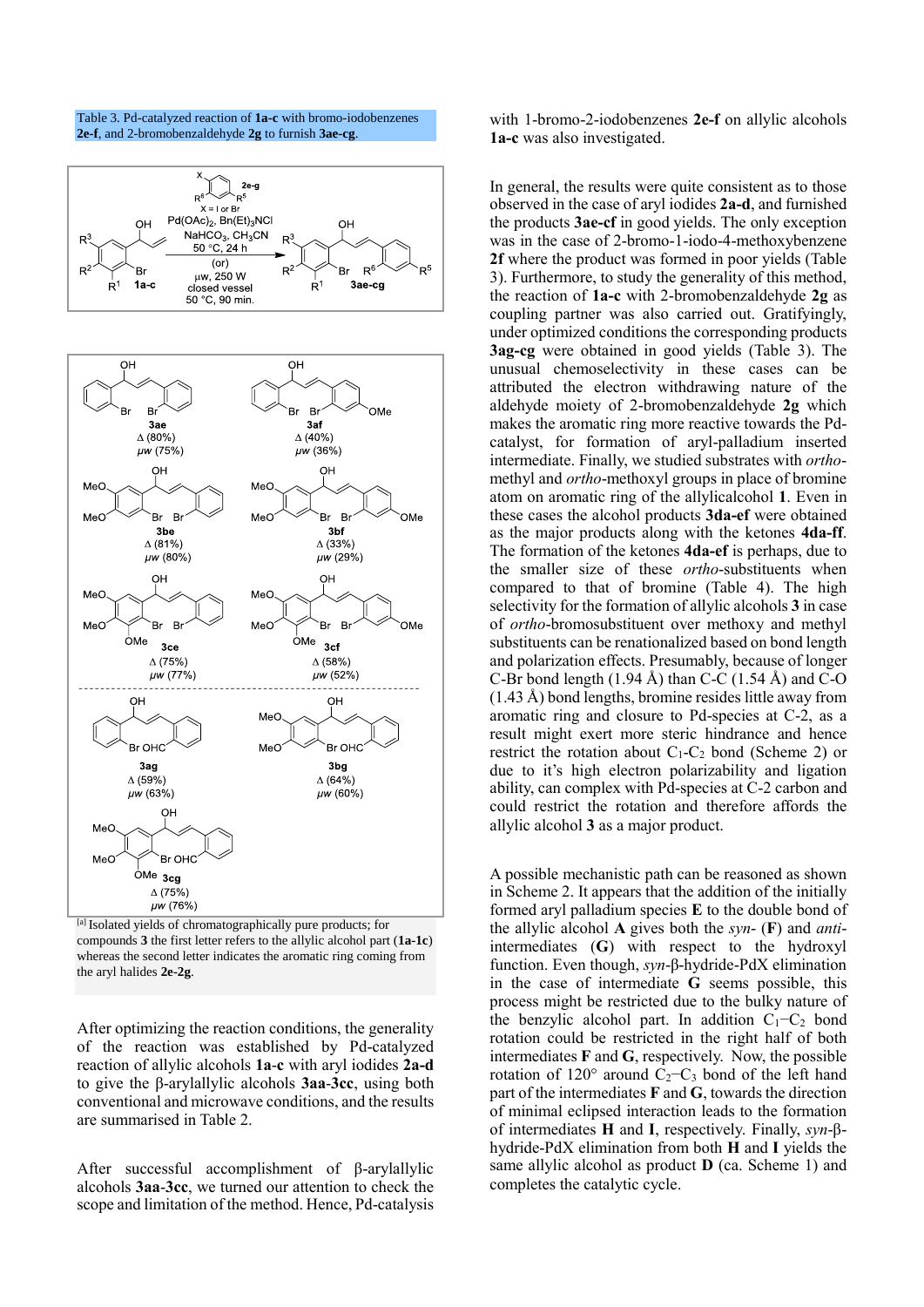In summary, we have developed a highly regio- and stereoselective Pd-catalyzed β-arylation on allylic alcohols using aryl iodides, 1-bromo-2-iodobenzenes and 2-bromobenzaldehydes as coupling partners. The observation was unexpected under conventional Jeffery's conditions without silver salt assistance. The method is efficient and functioned smoothly on a variety of electron rich and electron deficient aromatic systems and lead to the products with dense functionality on aromatic rings. Furthermore, this method may be useful for the synthesis of different flavonoid derivatives.

## **Acknowledgment**

Financial support by the Department of Science and Technology [(DST), CHE/2010-11/006/DST/GSN], New Delhi and Indian Institute of Technology (IIT) Hyderabad is gratefully acknowledged. We thank Dr. S. J. Gharpure for his valuable suggestions. J.K., A.G.K., B.V.R., and L.M. thank CSIR, New Delhi, for the award of research fellowship.

Table 4. Pd-catalyzed reaction of **1d-e** with aryl iodides **2a-c**, bromo-iodobenzene **2e-f**, and 2-bromobenzaldehyde **2g** to generate **3da-3ef and 4da-4ef**.



[a] Isolated yields of chromatographically pure products; for compounds **3** the first letter refers to the allylic alcohol part (**1d-1e**) whereas the second letter indicates the aromatic ring coming from the aryl halides **2a-2g**.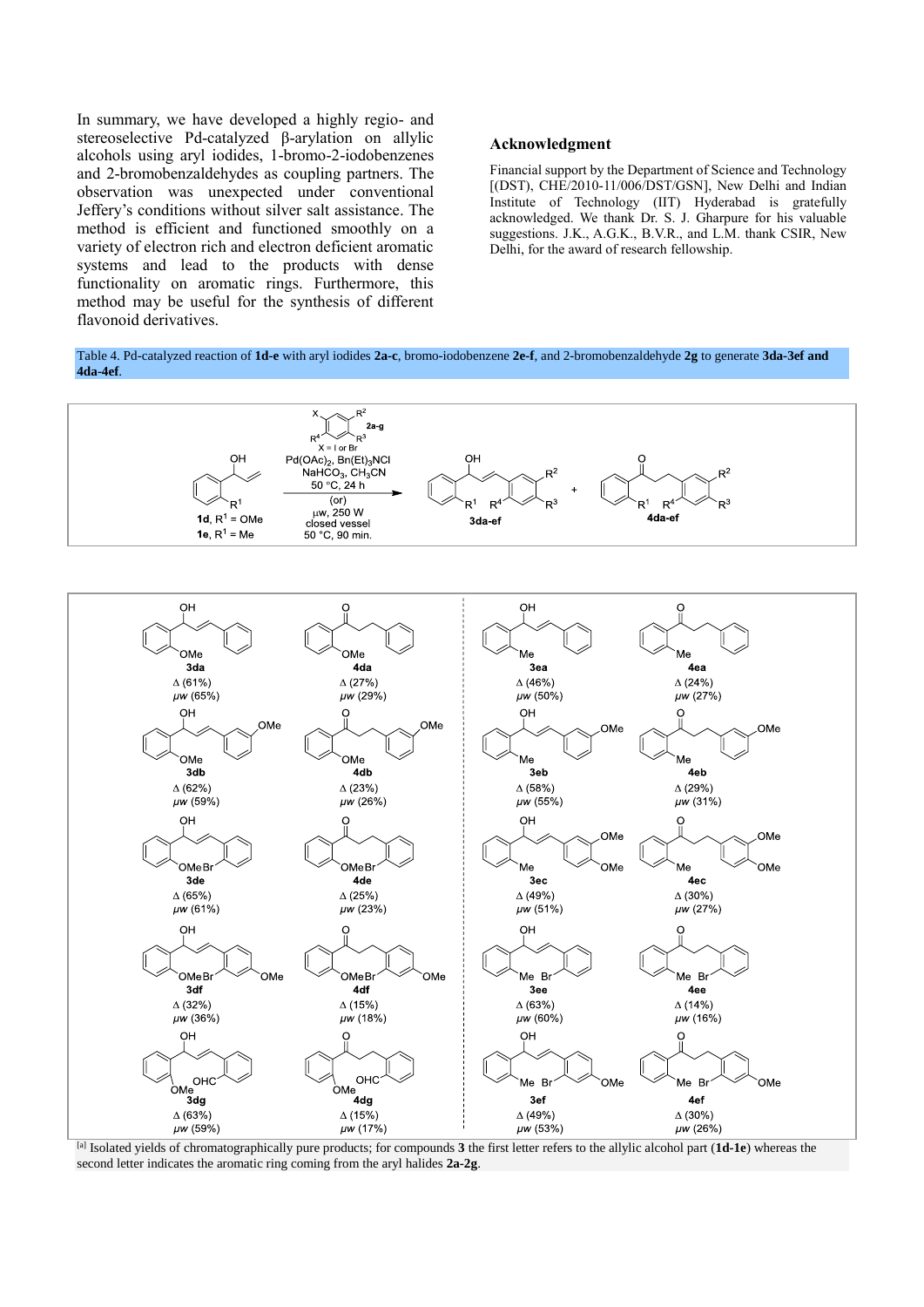

Scheme 2. Plausible mechanistic path, for the formation of β-arylallylicalcohol **D**. For simplicity, ligands are omitted.

**Supporting Information** for this article is available online at http://www.thieme-connect.com/ejournals/toc/synlett.

## References

- (1) a) Heck, R. F. J. *Am. Chem. Soc.* **1968**, *90*, 5526. b) Heck, R. F. *Palladium Reagents in Organic Syntheses*, Academic Press, London, **1985**. c) Heck, R. F. *Organic Reactions* **1982**, *27*, 345.
- (2) For selected reviews, see: a) Amy B. Dounay, A. B.; Overman, L. E. *Chem. Rev.* **2003**, *103*, 2945. b) Beletskaya, I. P.; Cheprakov, A. V. *Chem. Rev.* **2000**, *100*, 3009. c) Tietze, L. F.; Ila, H.; Bell, H. P*. Chem. Rev.* **2004**, *104*, 3453. d) Zeni G.; Larock, R. C. *Chem. Rev.* **2006**, *106*, 4644. e) Negishi, E.; Copéret, C.; Ma, S., Show-Yee Liou, S. -Y.; Liu, F. *Chem. Rev.* **1996**, *96*, 365.
- (3) Melpolder, J. B.; Heck, R. F. *J. Org. Chem.* **1976**, *41*, 265.
- (4) Chalk, A. J.; Magennis, S. A. *J. Org. Chem.* **1976**, *41*, 273.
- (5) a) Jeffery, T. *Tetrahedron Lett.* **1991**, *32*, 2121. b) Jeffery, T. *Tetrahedron Lett.* **1990**, *31*, 6641. c) Jeffery, T. J. *Chem. Soc., Chem. Commun.* **1991**, 324.
- (6) For relevant topic, see review: Muzart, J. *Tetrahedron* **2005**, *61*, 4179.
- (7) a) Tamaru, Y.; Yamada, Y.; Yoshida, Z. *Tetrahedron* **1979**, *35*, 329. b) Aslam, M.; Elango, V.; Davenport, K. G. *Synthesis* **1989**, 869. c) Beller, M.; Zapf, A. *Synlett* **1998**, 792. d) Bouquillon, S.; Ganchegui, B.; Estrine, B.; Hénin, F.; Muzart, J. *J. Organomet. Chem.* **2001**, *634*, 153. e) Caló, V.; Nacci, A.; Monopoli, A.; Spinelli, M. *Eur. J. Org. Chem.* **2003**, 1382. f) Jeffery, T. *J. Chem. Soc., Chem. Commun.* **1984**, 1287. g) Reymond, J.-L.; Jahangiri, C. K.; Stoudt, C.; Lerner, R. A*. J. Am. Chem. Soc.* **1993**, *115*, 3909. h) Reymond, J.-L.; Chen, Y. *J. Org. Chem.* **1995**, *60*, 6970. i) Kumareswaran, R.; Vankar, Y. D. *Synth. Commun.* **1998**, *28*, 2291. j) Larock, R. C.; Yum, E. K.; Yang, H. *Tetrahedron* **1994**, *50*, 305. k) Basavaiah, D.; Muthukumaran, K. *Tetrahedron* **1998**, *54*, 4943. l) Ferreira, B.R.V.; Pirovani, R. V.; Souza-Filho, L. G.; Coelho, F. *Tetrahedron* **2009**, *65*, 7712. m) Sidler, D. R.; Sager, J. W.; Bergan, J. J.; Wells, K. M.; M. Bhupathy, M.; Volante, R. P. *Tetrahedron: Asymmetry* **1997**, *8*, 161. n) Kim, J. M.; Kim, K. H.; Kim, T. H.; Kim, J. N. *Tetrahedron Lett.* **2008**, *49*, 7712. o) Ohno, H.; Okumura, M.; Maeda, S.; Iwasaki, H.; Ryutaro Wakayama, R.; Tanaka, T. *J. Org. Chem.* **2003**, *68*, 7722.
- (8) For domino reactions, see: a) Dyker, G.; Thöne, A. J. *Prakt. Chem.* **1993**, *341*, 138. b) Dyker, G.; Kadzimirsz, D.; Henkel, G. *Tetrahedron Lett.* **2003**, *44*, 7905. c) Catellani, M.; Deledda, S.; Ganchegui, B.; Hénin, F.; Motti, E.; Muzart, J. *J. Organomet. Chem.* **2003**, *687*, 473. ) Dyker, G.; Grundt, P.; Markwitz, H.; Henkel, G. *J. Org. Chem.* **1998**, *63*, 6043.
- (9) a) Tietze, L. F.; Kahle, K.; Raschke, T. *Chem. Eur. J.* **2002**, *8*, 401. b) Bruyére, D.; Bouyssi, D.; Balme, G. *Tetrahedron* **2004**, *60*, 4007. c) Satyanarayana, G.; Maier, M. E. *Tetrahedron 2008*, 64, 356. d) Satyanarayana, G.; Maier, M. E. *J. Org. Chem.* **2008**, *73*, 5410. e) Gibson (née Thomas), S. E.; Jones, J. O.; McCague, R.; Tozer, M. J.; Whitcombe, N. J. *Synlett* **1999**, 954.
- (10) On long chain allylic alcohols, see: a) Larock, R. C.; Leung, W.-Y.; Stolz-Dunn, S. *Tetrahedron Lett.* **1989**, *30*, 6629. b) Wong, Y.; Dong, X.; Larock, R. C. *J. Org. Chem.* **2003**, *68*, 3090. c) Satyanarayana, G.; Maichle-Mössmer, C.; Maier, M. E. *Chem. Commun.* **2009**, 1571. d) Dyker, G.; Markwitz, H. *Synthesis* **1998**, 1750. e) Berthiol, F.; Doucet, H.; Santelli, M. *Synthesis* **2005**, 3589. f) Cropper, E. L.; Yuen, A. -P.; Agnes Ford, A.; White, A. J. P.; Hii, K. K. (Mimi). *Tetrahedron* **2009**, 65, 525.
- (11) For intramolecular Heck type reaction, see: a) Shi, L.; Narula, C. K.; Mak, K. T.; Kao, L.; Xu, Y.; Heck, R. F. *J. Org. Chem.* **1983**, *48*, 3894. b) Gaudin, J.-M. *Tetrahedron Lett.* **1991**, *32*, 6113. c) Kelly, S. A.; Foricher, Y.; Mann, J.; Bentley, J. M. *Org. Biomol. Chem.* **2003**, *1*, 2865. d) Kondo, K.; Sodeoka, M.; Mori, M.; Shibasaki, M. *Tetrahedron Lett.* **1993**, *34*, 4219. e) Kondo, K.; Sodeoka, M.; Mori, M.; Shibasaki, M. *Synthesis* **1993**, 920. f) Dyker, G.; Grundt, P. *Eur. J. Org. Chem.* **1999**, 323. g) Mal, S. K.;